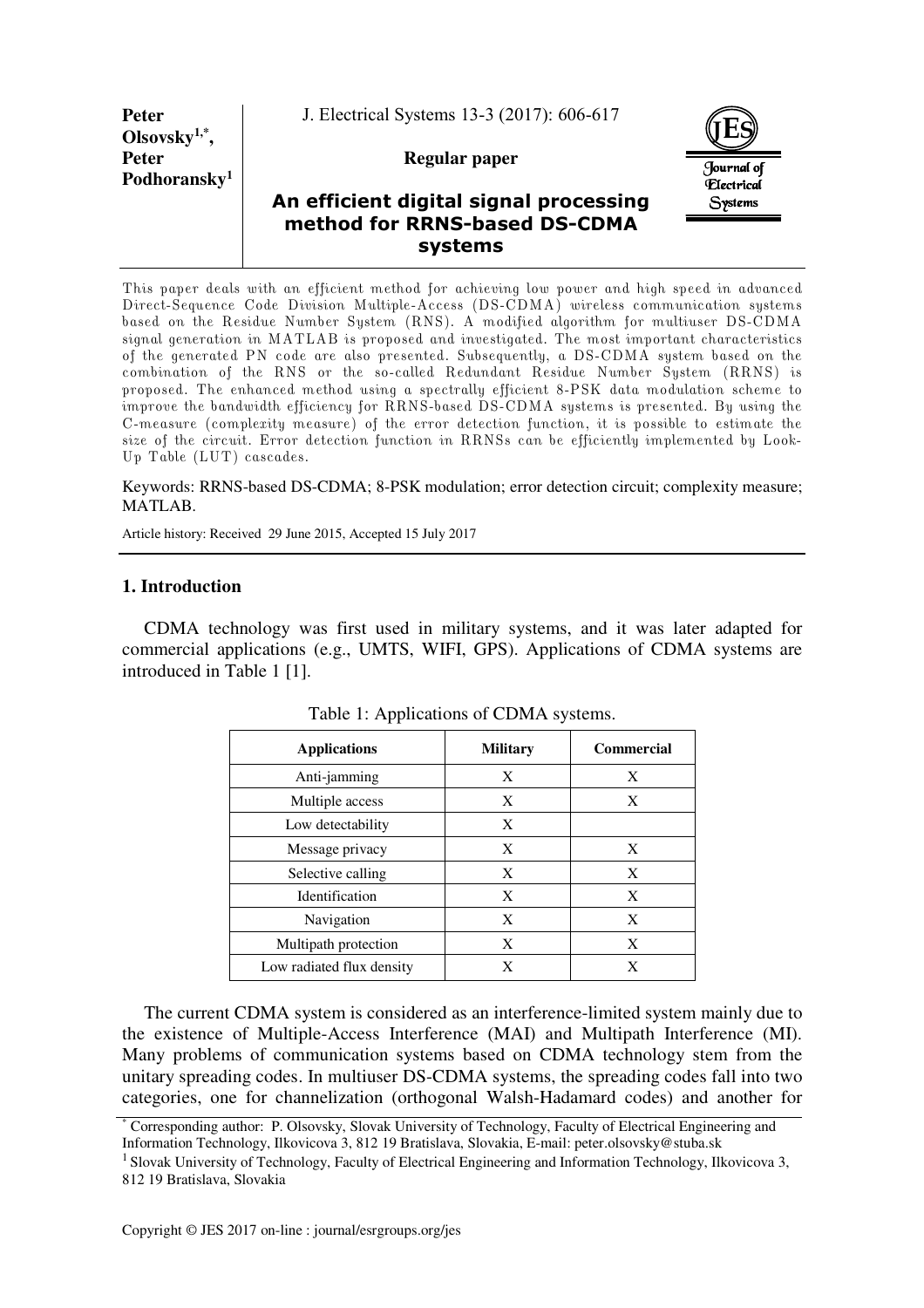scrambling (PN codes) [2-6]. There are two primary advantages to using Residue Number System (RNS) in DS-CDMA systems. First, RNS-based DS-CDMA can improve the bandwidth efficiency of a communication system by incorporating more bits per symbol for orthogonal modulation. Second, by adding a redundant digit to an RNS, we have a Redundant Residue Number System (RRNS) that detects a single-digit error. In the past, to detect an error in RRNS, only a method using Mixed Radix Number System (MRNS) or a method using Chinese Reminder Theorem (CRT) were known. Thus, the estimation of the size of the error detection circuit was difficult. This paper presents a design method without using MRNS or CRT. By using the C-measure of the error detection function, can be estimated the size of the circuit. This paper is organized as follows: Section 2 discusses design, simulation and analysis details of the proposed DS-CDMA system in MATLAB. Section 3 discusses the proposed DS-CDMA system based on the RNS. Section 4 derives upper and lower bounds on the C-measure of error detection function for a given RRNS, and with these bounds, it is possible to estimate the size of the error detection network implemented by a Look-Up Table (LUT) cascade.

#### **2. Analysis of the proposed DS-CDMA system in MATLAB**

We have proposed the modified algorithm for multiuser DS-CDMA signal generation in MATLAB. First, the algorithm for DS-CDMA signal generation of each user, where each user has *I* and *Q* data streams has been proposed. The universal algorithm for an  $N \times N$ (in our case  $N = 64$ ) Hadamard matrix for Walsh-Hadamard code generation and a linear feedback shift register for PN code generation has been proposed, respectively. For filtering of the user-coded data after scrambling, the Raised Cosine (RC) pulse shaping FIR filter with the roll-off parameter set to 0.3, oversampling  $=$  4 and a group delay  $=$  10 has been used. The resulting algorithm for multiuser DS-CDMA signal generation has been proposed by summation of each user signal. Finally, the algorithm for calculating the autocorrelation function and the power spectral density of the multiuser DS-CDMA signal has been proposed, respectively.

Implementation of the modified algorithm for multiuser DS-CDMA signal generation is illustrated in the flowchart in Figure 1. The simulation procedure of multiuser DS-CDMA signal generation is described as follows: Generated baseband user data (each user has *I* and *Q* data streams) is first oversampled in order to perform spreading. The oversampling rate is equal to the spreading factor since each bit is represented by *N* chips that represent a Walsh-Hadamard code. Then each user data is spread by a Walsh-Hadamard code providing orthogonality with other users, and the resulting user-coded data is further scrambled by a PN code of the same length. Consequently, each scrambled user-coded data stream is passed through an RC pulse shaping FIR filter and then summed to yield a multiuser DS-CDMA signal.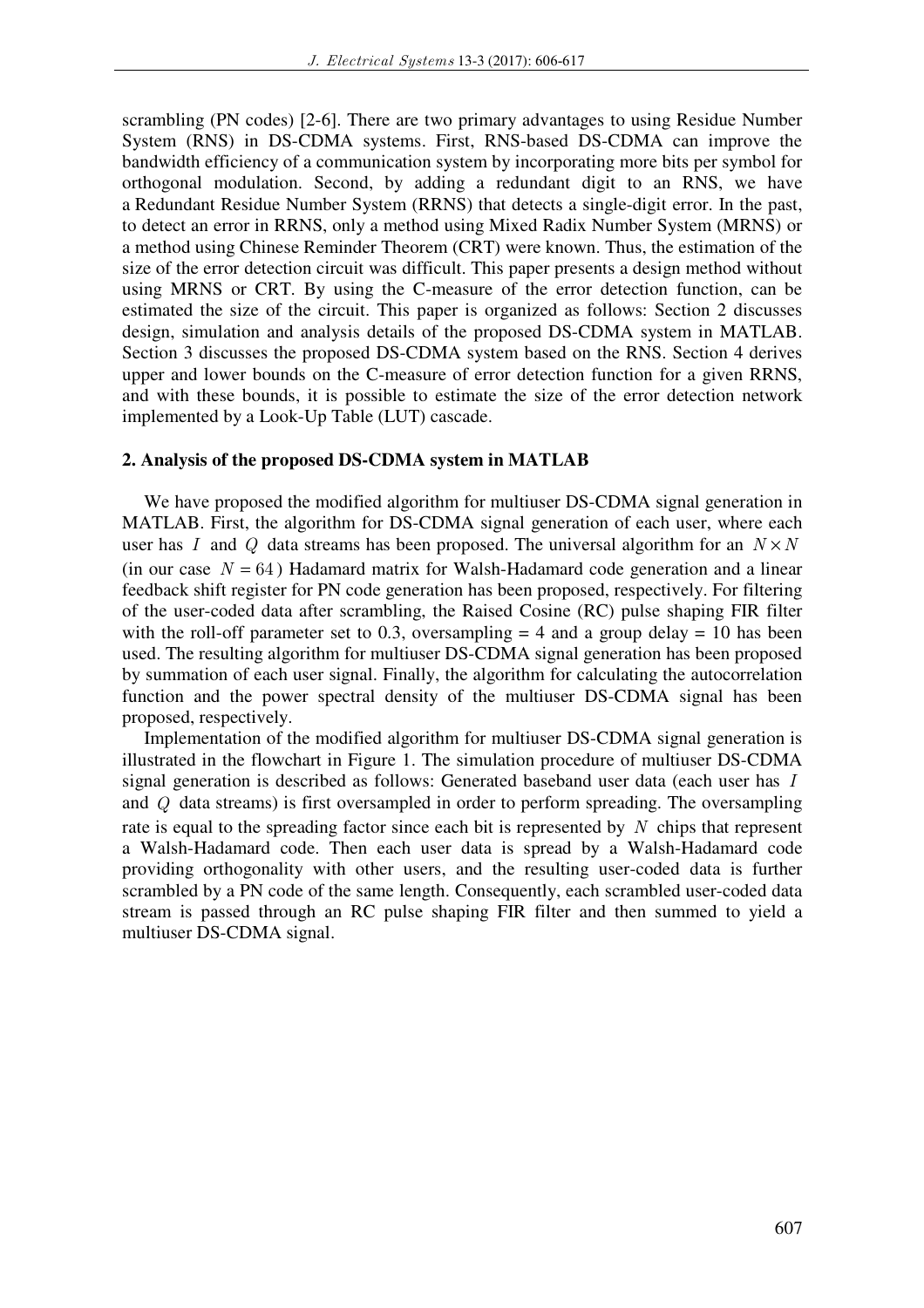

Figure 1: Flowchart of the simulation procedure of multiuser DS-CDMA signal generation in MATLAB.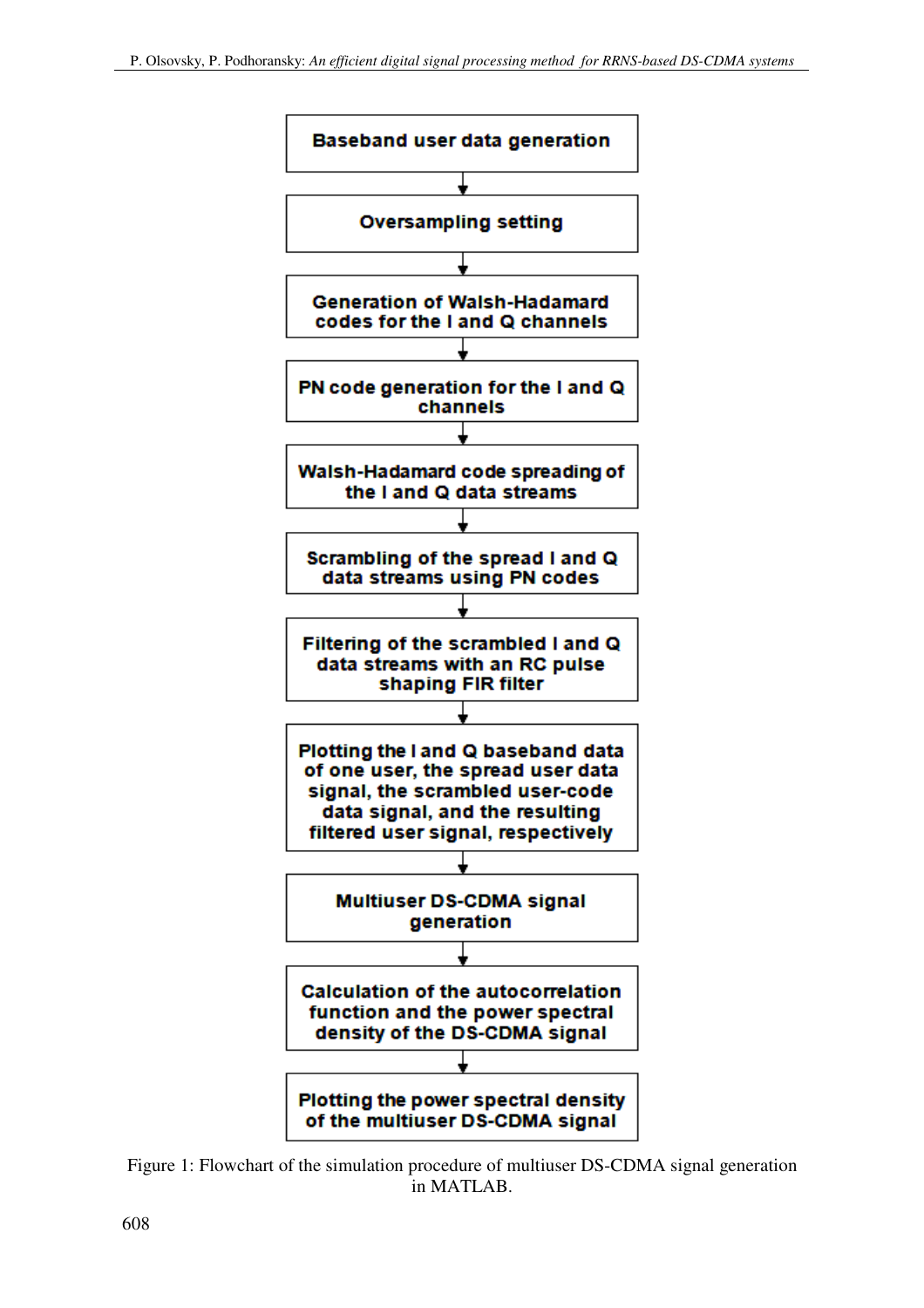Proposed MATLAB realization of the PN generator model based on the 12-stage linear feedback shift register for PN code generation is illustrated in Figure 2. The PN code sequence used for scrambling user-coded data is characterized by the characteristic polynomial  $p(x) = x^{12} + x^6 + x^4 + x + 1$ . The most important characteristics of the generated PN code, i.e., the autocorrelation function and its corresponding power spectral density are depicted in Figure 3 and 4, respectively.



Figure 2: Proposed and simulated PN generator based on the 12-stage linear feedback shift register for PN code generation in MATLAB.



Figure 3: Autocorrelation function of the Figure 4: Power spectral density of the



generated PN code.  $\qquad \qquad$  generated PN code.

Finally, the simulation results of DS-CDMA signal generation are depicted in Figure 5.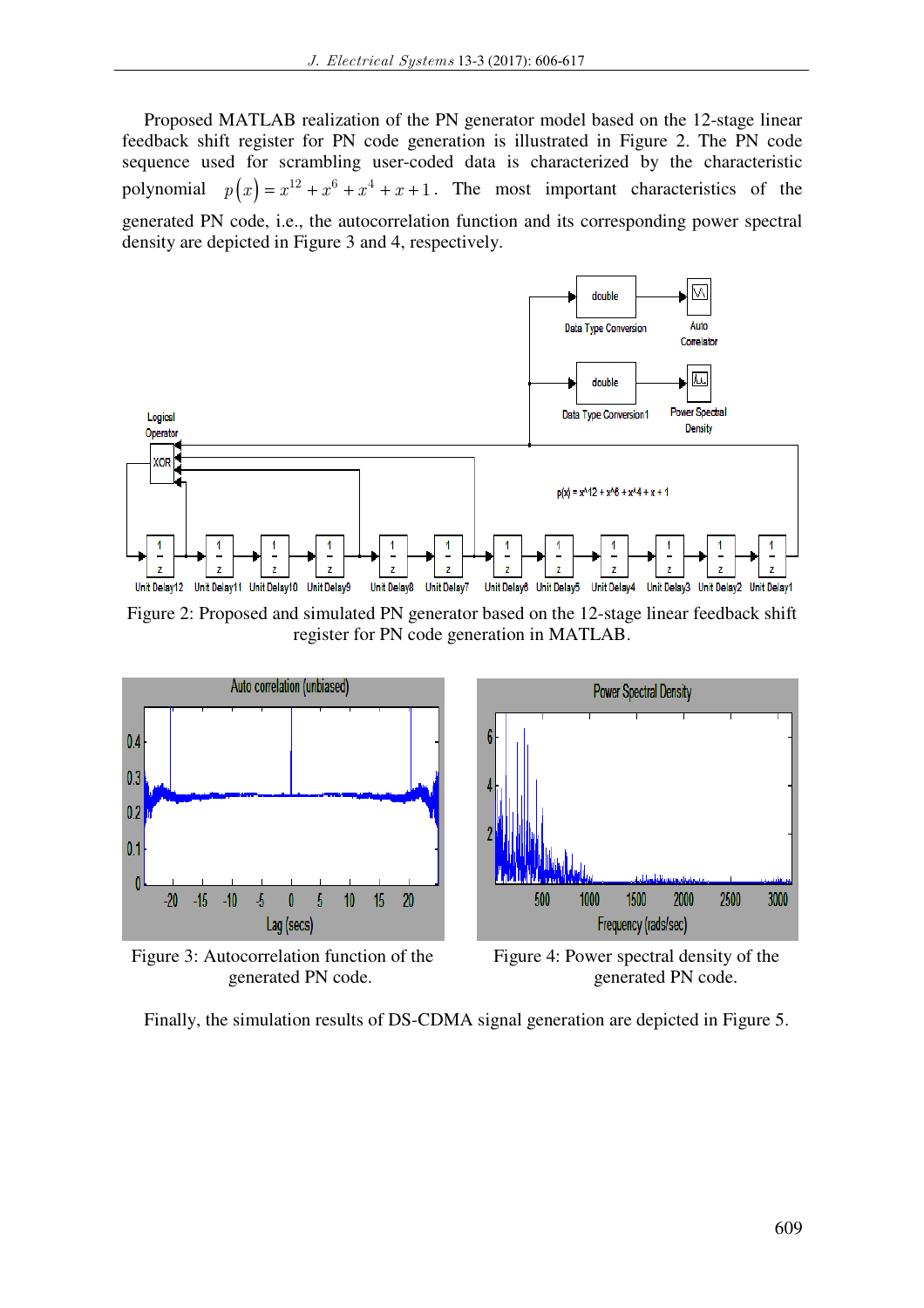

Figure 5: Simulation results of DS-CDMA signal generation. (a) *I* and *Q* baseband data of one user, (b) User data after spreading by Walsh-Hadamard code, (c) User-coded data after scrambling by a PN code, (d) Resulting filtered user signal by a baseband RC filter, and (e) Power spectral density of a multiuser DS-CDMA signal.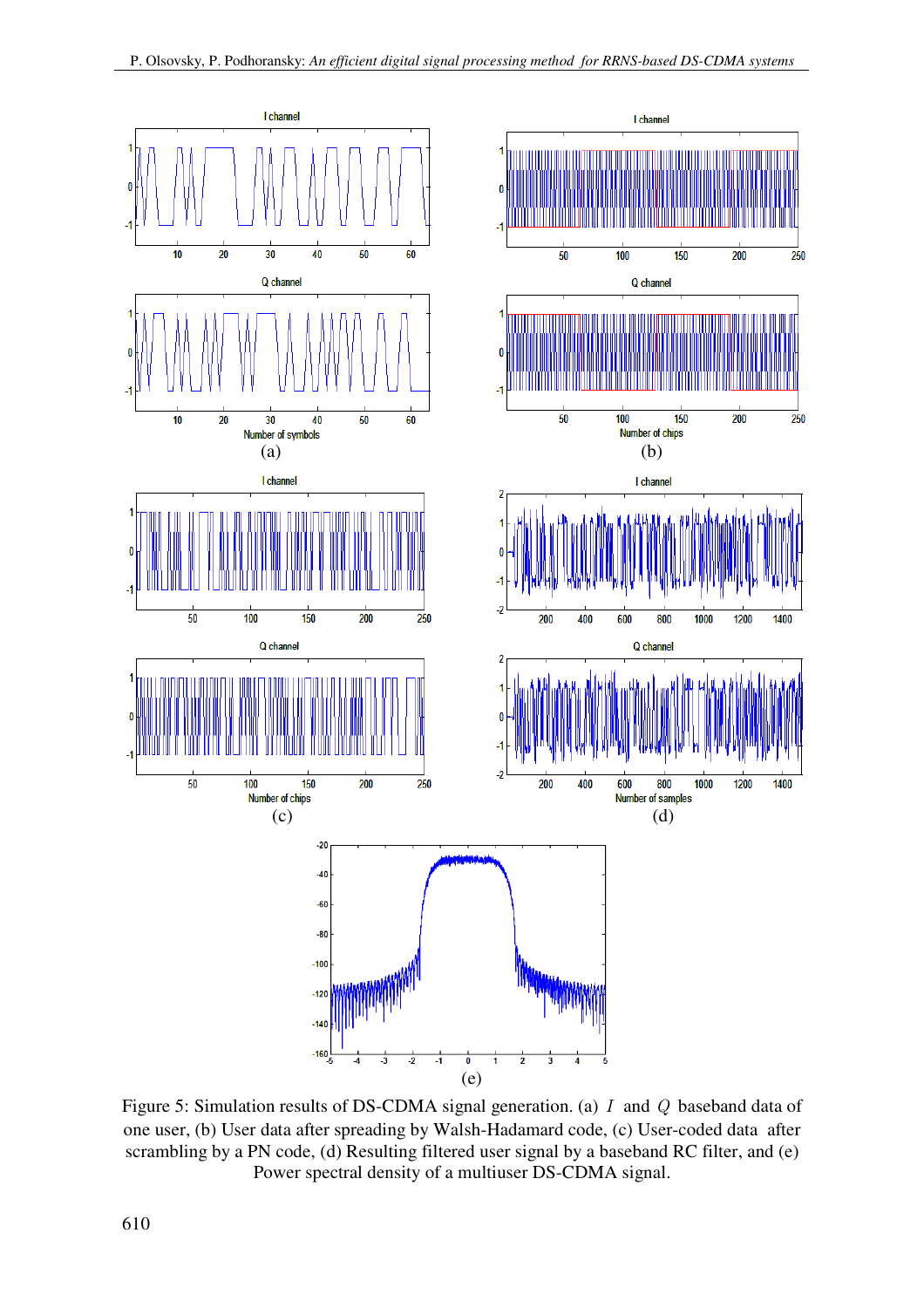#### **3. RNS-based DS-CDMA systems**

The orthogonality of spreading codes is imperfect in general, and some of them are not orthogonal at all when they are used in multipath transmission channels. This is due to high cross-correlation values between the spreading sequences with arbitrary time shifts. This is the main source of interference in a DS-CDMA system where orthogonal codes are employed. A signaling scheme, where a set of orthogonal signals is transmitted in parallel and these signals are selected according to the so-called Residue Number System (RNS) [7- 11] is presented. The first important property of RNS is absence of carry-propagation in addition and multiplication, carry-propagation being the most significant speed-limiting factor in these operations. The second is that because the residue representations carry no weight-information, an error in any digit-position in a given representation does not affect other digit-positions. And the third there is no significance-ordering of digits in an RNS representation, which means that faulty digit-positions may be discarded with no effect other than a reduction in dynamic range. With these inherent properties of the RNS, residue arithmetic offers a variety of new approaches to the realization of digital signal processing algorithms, such as digital modulation and demodulation, and the fault-tolerant design of arithmetic units. It also offers new approaches to the design of error-detection and errorcorrection codes. This section discusses the design of the DS-CDMA system based on residue arithmetic.

#### 3.1. Practical utilization of RNS-based DS-CDMA

Residue Number System (RNS) is defined by a set of relatively prime integers called the moduli. The moduli set is denoted as  ${m_1, m_2, ..., m_v}$ . If all the moduli are pairwise relative primes, any integer *X* , describing a message (binary symbol), can be uniquely and unambiguously represented by the so-called residue sequence  $\{r_1, r_2, \ldots, r_v\}$  in the range  $0 \le X \le M$ , where  $r_i = X \pmod{m_i}$  represents the residue of X upon division by  $m_i$ , and  $= \prod_{i=1}^v m_i$ *v*  $M = \prod_{i=1}^{n} m_i$  is the dynamic range. According to the so-called Chinese Reminder Theorem (CRT) [12] for any given *v* -tuple  $\{r_1, r_2, \ldots, r_v\}$ , where  $0 \le r_i < m_i$ ,  $i = 1, 2, \ldots, v$ there exists one and only one integer *X* such that  $0 \le X \le M$  and  $X \text{ (mod } m_i) = r_i$ . The same congruence can be written in an alternative notation as follows:

$$
\left|X\right|_{m_i} = r_i. \tag{1}
$$

However, the real-time implementation of the CRT is not practical, as it requires modular operations with respect to a large *M*. In order to avoid processing large valued integers, fast algorithms for the computation of *X* have been proposed in [13].

If an RNS is proposed not only for the representation of data, but also for the protection of data, usually we design the RNS using so-called redundant moduli, so that the system has the capability of self-checking, error detection and error correction [7]. In this case *X* is limited to the so-called information dynamic range  $M_I$  of  $\bigg| 0, M = \bigg| \prod_{i=1}^{\infty}$  $\left[ \begin{array}{ccc} \cdot & \cdot & \cdot \\ \cdot & \cdot & \cdot \end{array} \right]$  $\left[ 0, M = \prod_{i=1}^{v} m_i \right)$  $M = \prod_{i=1}^{6} m_i$ , where  $v \le u$ , and  $m_1, m_2, \ldots, m_v$  are referred to as the information moduli, while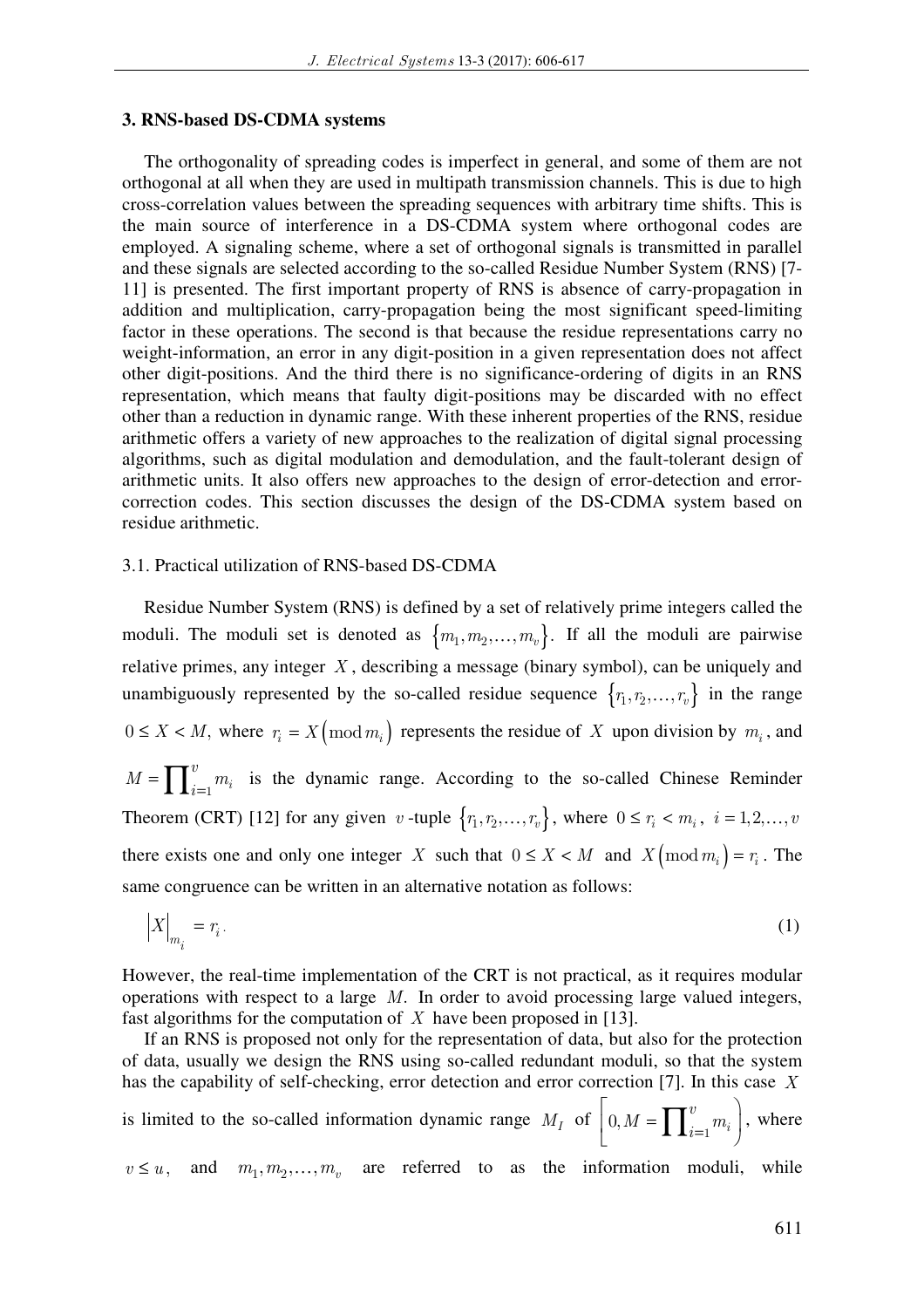$m_{v+1}, m_{v+2}, \ldots, m_u$  are the so-called redundant moduli. We express the product of the redundant moduli as  $M_R = \prod_{i=1}^{n-v} m_{v+1}$  $I_R = \prod_{j=1}^{u-v} m_{v+j}$  $u-v$  $M_R = \prod_{j=1}^{n} m_{v+j}$ . The error detection and correction properties of RNS are well established. In general  $u - v$  redundant moduli can detect  $u - v$  errors and can correct up to  $u - v / 2$  errors. If the SNR per bit given by  $E_b / N_0$  is sufficiently high, the Redundant Residue Number System (RRNS)-based parallel DS-CDMA system using one or more redundant moduli can achieve a lower BER than the RNS-based parallel DS-CDMA system without redundant moduli.

Based on [7], we have proposed the modified moduli set as a tradeoff between BER performance and the computational complexity of RNS converters. Let  $\{3, 5, 8, 11, 13, 17\}$  is the proposed RNS moduli set. The moduli set assumes five residue channels in which five moduli  ${m_1, m_2, m_3, m_4}$  and  $m_5$  are non-redundant and the last,  ${m_6}$  is used for error detection and correction. The product of the information moduli is called the information dynamic range i.e.,  $M_I = \prod_{i=1}^{5}$ (i.e.,  $M_I = \prod_{i=1}^{5} m_i = 17160$ ) and determines the maximum number of

bits possible in a symbol  $\left( \text{i.e., } k = \left| \log_2 \right| \right)^5$ .  $\left(i.e., k = \left\lfloor \log_2 \prod_{i=1}^5 m_i \right\rfloor = 14 \right]$ , where  $\left\lfloor x \right\rfloor$  represents the largest

integer less than equal to x, provided that  $M_I = \prod_{i=1}^{5}$  $M_I = \prod_{i=1}^{5} m_i \geq 2^k$ . So, any symbol of 14 bits can be chosen within the given dynamic range. For any number within the given dynamic range, each of the moduli,  $m_i$ ,  $1 \le i \le 6$  will at most produce  $m_i$  residues. These residues are then mapped into an orthogonal code from Walsh-Hadamard transform of selected processing gain (spreading factor) and multiplexed for transmission. The total number of orthogonal spreading codes required is the sum of all moduli values  $\left(i.e., \sum_{i=1}^{6} m_i = 57\right)$  $\int_{i=1}^{\infty} m_i = 57$  which is equivalent to the minimum number of orthogonal codes required for the mapping of residue digits for parallel transmission. Adjacent channel interference is minimal due to the orthogonality of the individual residue channels. The multiplexed spread code corresponding to each residue symbol is scrambled using a

scrambling code (PN code) and transmitted after pulse shaping. On the other hand, in the conventional *M*-ary orthogonal DS-CDMA system, the number orthogonal signals required will then be  $2^{14} = 16384$ , several orders of magnitude higher than that of the RNS-based DS-CDMA system.

3.2. Proposed method for high-speed data transmission using RRNS in DS-CDMA systems

Even though the residue representation helps to reduce the computational complexity in *M*-ary DS-CDMA signaling systems, the data transmission rate and thereby bandwidth efficiency can be significantly increased further by modifying the modulation method in residue channels.

Consider a bandwidth-efficient modulation scheme for the case of 14 bits/symbol. The symbol is represented by our proposed moduli set  $\{3, 5, 8, 11, 13, 17\}$ , in which the last element is redundant moduli. The residues can vary from  ${0 - 2, 0 - 4, 0 - 7, 0 - 10, 0 - 12, 0 - 16}$ , respectively. The maximum possible residue values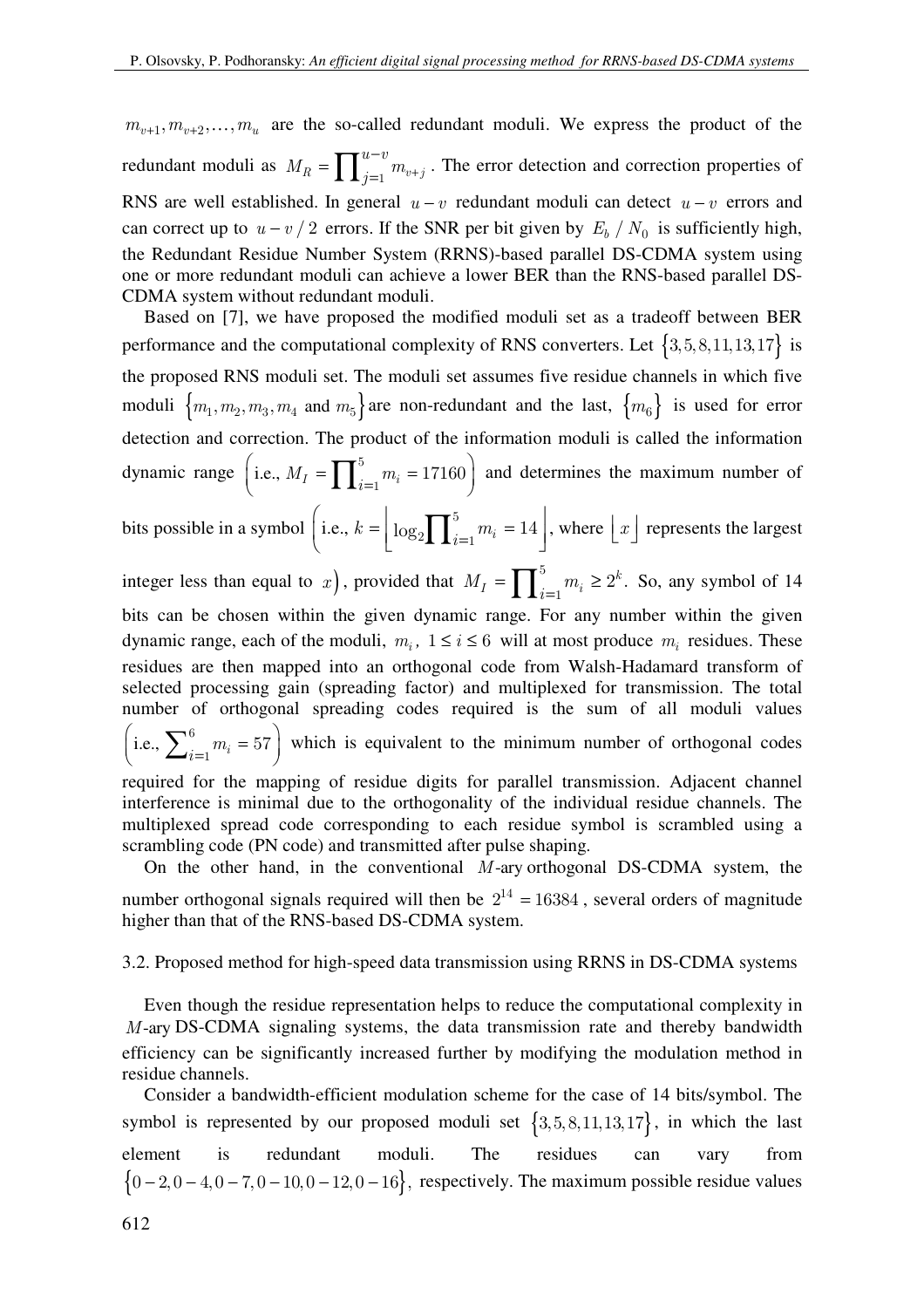for each modulus and its binary representation are given in the first and the second column of Table 2. Assuming 8-PSK modulation format for the data symbols, these binary residue values are split into spread code index and data symbol as shown in third and fifth columns of the Table 2. One extra orthogonal code is required for all moduli to accommodate spread code index 0. As shown in Table 2, for 8-PSK data modulation, the proposed method reduces the required number of orthogonal codes from 57 to 10.

Table 2: Example of the proposed method using an efficient modulation scheme for the RRNS-based DS-CDMA (number of bits per symbol = 14, moduli set is  $\{3, 5, 8, 11, 13, 17\}$ )

| <b>Maximum</b><br>residue values |                                         | <b>Proposed method</b><br>using a spectrally efficient 8-PSK<br>data modulation scheme |                                    |      |
|----------------------------------|-----------------------------------------|----------------------------------------------------------------------------------------|------------------------------------|------|
|                                  |                                         | Index to orthogonal code                                                               |                                    |      |
| Decimal<br>$(r_i)$               | Binary                                  | <b>Binary</b>                                                                          | Decimal<br>$\left(x_i\right)$      | Data |
| 2                                | 00010                                   | $00\,$                                                                                 | $\Omega$                           | 010  |
| 4                                | 00100                                   | $00\,$                                                                                 | $\Omega$                           | 100  |
| 7                                | 00111                                   | $00\,$                                                                                 | $\Omega$                           | 111  |
| 10                               | 01010                                   | 01                                                                                     |                                    | 010  |
| 12                               | 01100                                   | 01                                                                                     |                                    | 100  |
| 16                               | 10000                                   | 10                                                                                     | $\overline{2}$                     | 000  |
|                                  | Total: $\sum_{i} r_i + u = 51 + 6 = 57$ |                                                                                        | Total: $\sum x_i + u = 4 + 6 = 10$ |      |

where 8-PSK data modulation is assumed, and *u* is the number of residues.

| Table 3: Comparison of computational complexities for the M-ary DS-CDMA, proposed |  |
|-----------------------------------------------------------------------------------|--|
| RRNS-based DS-CDMA, and enhanced RRNS-based DS-CDMA systems.                      |  |

|                                                | $M$ -ary<br><b>DS-CDMA</b><br>system | <b>Proposed RRNS-</b><br>based DS-CDMA<br>system | <b>Enhanced</b><br><b>RRNS-based DS-</b><br><b>CDMA</b> system |
|------------------------------------------------|--------------------------------------|--------------------------------------------------|----------------------------------------------------------------|
| Number of orthogonal codes                     | 16384                                | 57                                               | 10                                                             |
| Minimum processing gain<br>(spreading factor)  | 16384                                | 64                                               | 16                                                             |
| Number of parallel channels                    | 1                                    | 6                                                | 6                                                              |
| Data bits/symbol                               | Nil                                  | Nil                                              | $\mathcal{E}$                                                  |
| <b>Error correction</b>                        | Nil                                  |                                                  | Can correct one<br>residue channel                             |
| Correlator banks/symbol                        | 16384                                | 57                                               | 10                                                             |
| Number of complex<br>multiplication per symbol | $16384^2$                            | $57 \times 64 = 3648$                            | $10 \times 16 = 160$                                           |

The corresponding performance of the proposed RRNS-based DS-CDMA system is numerically evaluated for the required system parameters. Table 3 compares the computational complexity of the *M*-ary DS-CDMA, proposed RRNS-based DS-CDMA and enhanced RRNS-based DS-CDMA systems. The number of bits per symbol for all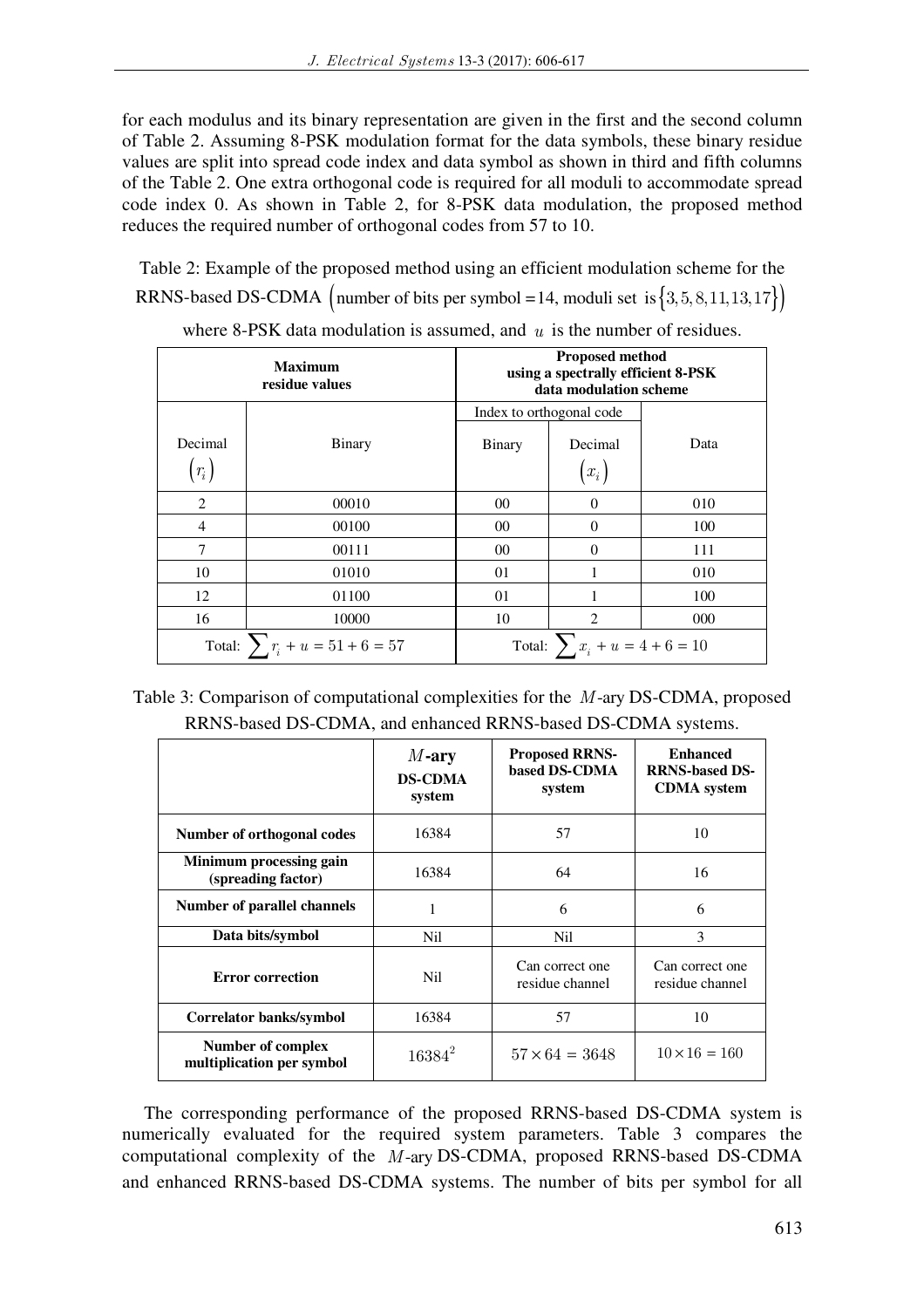three systems is 14. For the enhanced RRNS-based DS-CDMA system, the moduli set  ${3, 5, 8, 11, 13, 17}$ , and 8-PSK data modulation are assumed. The complexity of RRNSbased systems is minimal when considering minimum number of complex multiplication required per symbol.

### **4. C-measure of error detection function in RRNS-based DS-CDMA**

The C-measure (complexity measure) of a logic function  $f(X)$  is the maximum value of  $\mu(f: X_1 | X_2)$ , where  $X = (x_1, x_2, ..., x_N)$ ,  $X_1 = (x_1, x_2, ..., x_k)$ , and  $X_2 = (x_{k+1},...,x_N)$ . By repeatedly applying functional decompositions to a given function, we have a Look-Up Table (LUT) cascade shown in Figure 6. An LUT cascade has a regular structure, and is easier to design than a random logic network [14,15].



Figure 6: LUT cascade.

An LUT cascade consists of cells, and the signal lines connecting adjacent cell are rails. A logic function with a small C-measure can be realized by a compact LUT cascade. The Cmeasure is equal to the maximum width of the Binary Decision Diagram (BDD), where the variable ordering is  $(x_1, x_2, ..., x_N)$ . Let  $\mu$  be the C-measure of a function f. Then, f can be implemented by an LUT cascade, whose cells have at most  $\left\lceil \log_2 \mu \right\rceil + 1$  inputs, and  $\lceil \log_2 \mu \rceil$  outputs.

### 4.1. Lower bound on the C-measure of the error detection function

Let  $\mu$  be the C-measure of the error detection function in the RRNS  $(m_1, m_2, \ldots, m_{n+1})$ . Then, the following relations hold:

$$
M_U + 1 \le \mu \tag{2}
$$

and

$$
M_L + 1 \le \mu,\tag{3}
$$

where  $M_U = \prod_{i=1}^k m_i$ *k*  $M_U = \prod_{i=1}^k m_i$  and  $M_L = \prod_{i=1}^{n+1}$  $=\prod\nolimits_{i=k+}^{n+1}$  $\sum_{i=k+2}^{n+1} m_i;$  $M_L = \prod_{i=k+2}^{n+1} m_i$ ; k is the largest integer satisfy the relation  $M_U \leq M_L$ .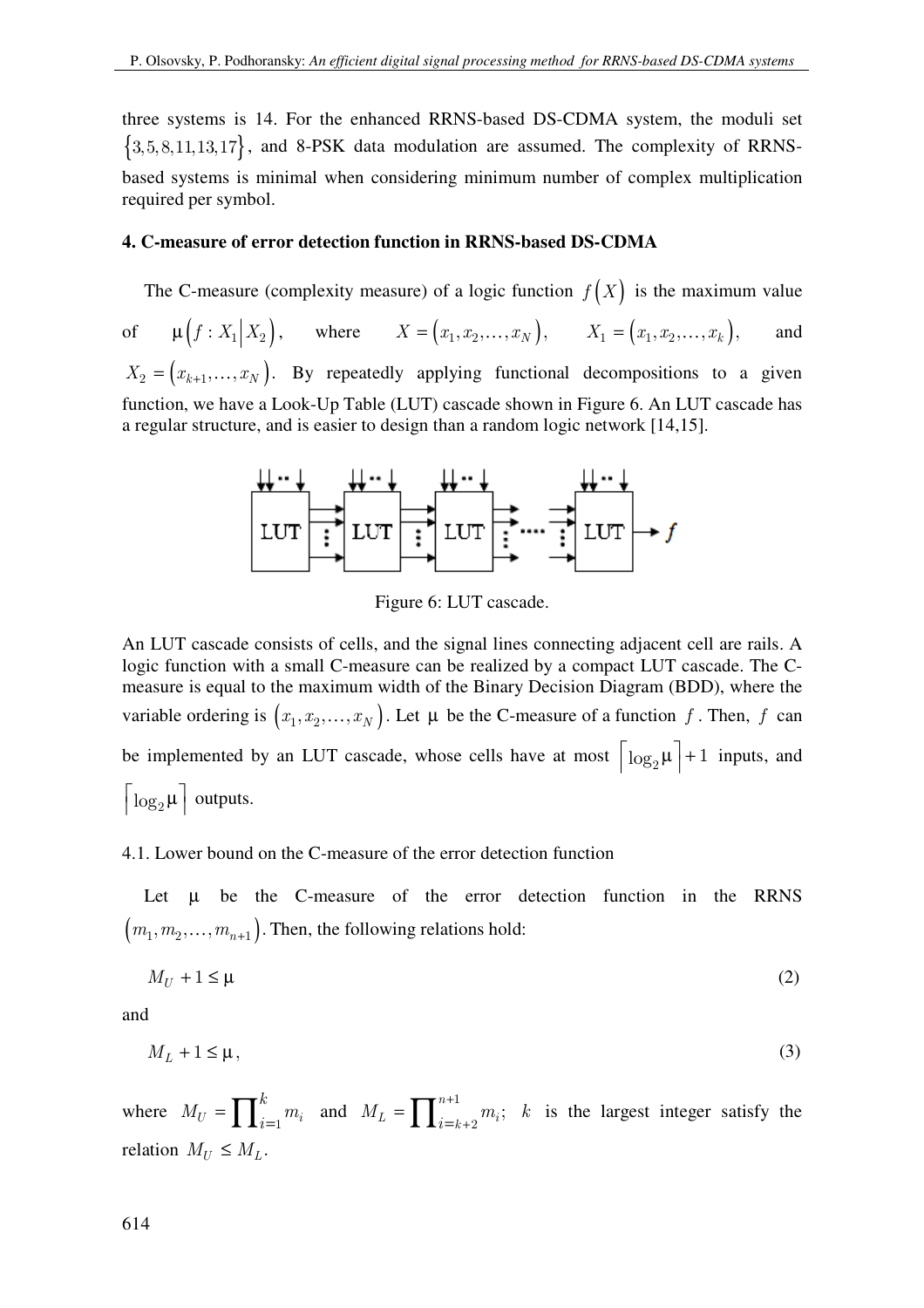### 4.2. Upper bound on the C-measure of the error detection function

Let  $\mu$  be the C-measure of the error detection function in the RRNS  $(m_1, m_2, ..., m_{n+1})$ . Then, the following relation holds:

$$
\mu \le \max_{t=0}^{s} \left\{ \min \left[ 2^t M_U, \left( M_L \right)^{2^{s-t}} \right] \right\} + 1,\tag{4}
$$

where  $M_U = \prod_{i=1}^k$  $M_U = \prod_{i=1}^k m_i$  and  $M_L = \prod_{i=1}^{n+1}$  $=\prod\nolimits_{i=k+}^{n+1}$  $\sum_{i=k+2}^{n+1} m_i;$  $M_L = \prod_{i=k+2}^{n+1} m_i$ ; k is the largest integer satisfy the relation  $M_U \leq M_L$ , and *s* denotes the number of bits to represent  $\hat{x}_{k+1}$ .

# 4.3. Practical design of LUT cascade for error detection function for a given RRNS

For RRNS  $\{3, 5, 8, 11, 13, 17\}$ , it can be obtained C-measure and designed the cascade for the error detection function. In this case,  $\hat{x}_1$  is represented by 2 bits,  $\hat{x}_2$  and  $\hat{x}_3$  is represented by 3 bits,  $\hat{x}_4$  and  $\hat{x}_5$  are represented by 4 bits, and  $\hat{x}_6$  is represented by 5 bits. Thus, the total number of primary inputs is  $N = 21$ . A single-digit error detection in a RRNS is considered. From Section 3.1, we found that the dynamic range is  $M = 17160$ . First, obtain the lower bound on  $\mu$ . In the RRNS  $(m_1, m_2, ..., m_{n+1})$ , if  $\prod_{i=1}^{n+1}$  $\frac{1}{1}m_i,$ *n*  $\prod_{i=1}^{n+1} m_i$ , then for each tuple  $(\hat{x}_1, \hat{x}_2, \dots, \hat{x}_k)$ , there exist a unique tuple  $(\hat{x}_{k+1}, \dots, \hat{x}_{n+1})$ , that represents the same integer, where  $\hat{x}_i \in [0, 1, \dots, m_i - 1]$ . Since,  $3 \times 5 \times 8 < 11 \times 13 \times 17$ , we have  $k = 3$ . From this, we have  $1 + 3 \times 5 \times 8 = 121 \le \mu$  and  $1 + 13 \times 17 = 222 \le \mu$ . Second, obtain the upper bound on  $\mu$ . From Section 4.2, we have  $M_U = 3 \times 5 \times 8 = 120$ , and  $M_L = 13 \times 17 = 221$ . Note that  $s = \log_2 |\hat{x}_{k+1}| = \log_2 |11| = 4$ . Consider the function  $\left( t \right) = \min \left\{ 2^t \, M_U + 1, \left( M_L \right)^{2^{s-t}} + 1 \right\}$  $= \min \bigg\{ 2^t \, M_U^{\vphantom{A}} + 1, \big(M_L^{\vphantom{A}}\big)^{2^{s-t}} + 1 \bigg\}.$  $g(t) = \min \left\{ 2^t M_U + 1, (M_L)^{2^{s-t}} + 1 \right\}.$  This function takes its maximum when  $t = 3$ .

Thus, we have  $\mu \le 2^t M_U + 1 = 2^3 \times 120 + 1 = 961$ . By constructing the BDD, we found that the C-measure is  $\mu = 397$  [15] which is much smaller than the dynamic range. Since  $w = \lceil \log_2 \mu \rceil = \lceil \log_2 397 \rceil = 9$ , the number of rails in the LUT cascade is at most 9. In an LUT cascade that realizes the function *f*, let *N* be the number of input variables; *s* be the number of cells; *w* be the maximum number of rails (i.e., the maximum number of signal lines between cells);  $u$  be the number of inputs for a cell;  $\mu$  be the C-measure of the function *f*; and  $u \ge \lceil \log_2 \mu \rceil + 1$ . Then, an LUT cascade satisfying the following condition exists:

$$
s \le \left\lceil \frac{N - w}{u - w} \right\rceil. \tag{5}
$$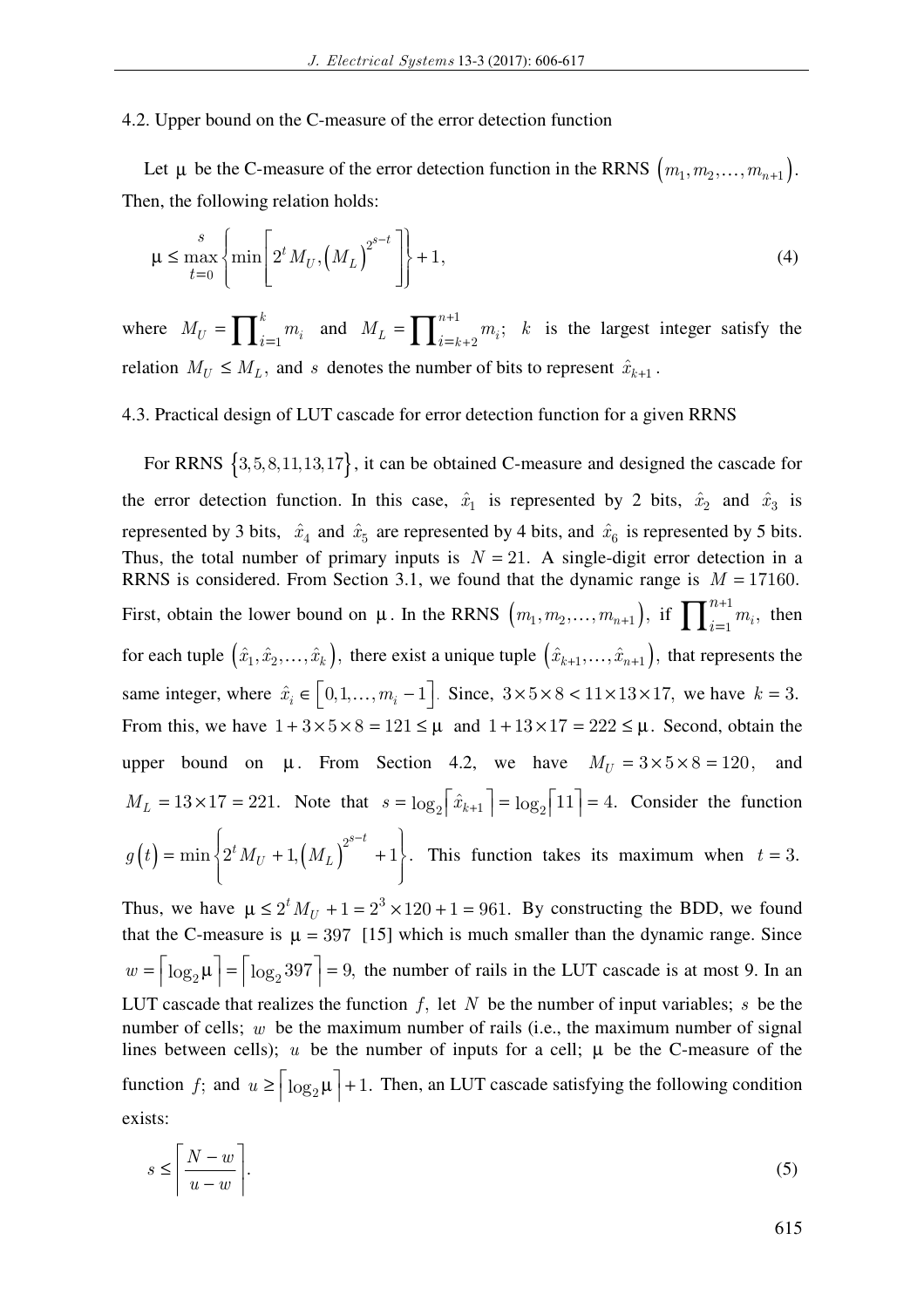When cells with  $u = 12$  inputs are used, we have  $s = \left[\frac{21 - 9}{12}\right] = \left[\frac{12}{2}\right]$  $=\left|\frac{21-9}{12-9}\right|=\left|\frac{12}{3}\right|=4.$  $12 - 9$  | 3  $s = \left| \frac{24}{10} \right| = \left| \frac{12}{0} \right| = 4$ . This means

that the function can be implemented by the LUT cascade with 4 cells. However, detailed analysis of lower and upper bounds on the C-measure of the error detection function shows that this function requires only 3 cells as shown in Figure 7.



Figure 7: LUT cascade for error detection function.

The first cell has 12 external inputs:  $\hat{x}_1 (1, 0), \ \hat{x}_2 (2, 1, 0), \ \hat{x}_3 (2, 1, 0)$  and  $\hat{x}_4 (3, 2, 1, 0)$ . Let  $(\hat{x}_1, \hat{x}_2, \hat{x}_3, \hat{x}_4 | \hat{x}_5, \hat{x}_6)$  be the partition of the input variables. Since  $1 + M_L$  is 222, the first cell has 8  $\left(\left\lceil \log_2 222 \right\rceil \right)$  outputs. The second cell has 8 rail inputs and 4 external inputs  $\hat{x}_5(3, 2, 1, 0)$ . Let  $(\hat{x}_1, \hat{x}_2, \hat{x}_3, \hat{x}_4, \hat{x}_5 | \hat{x}_6)$  be the partition of the input variables. Since  $1 + M_L$  is 18, the second cell has  $5(\log_2 18)$  outputs. The last cell has 5 rail inputs and 5 external inputs  $\hat{x}_6$   $(4,3,2,1,0)$ .

# **5. Conclusion**

The modified algorithm for multiuser DS-CDMA signal generation in MATLAB has been discussed in this paper. Subsequently, an enhanced method using a spectrally efficient 8-PSK data modulation scheme has been proposed for RRNS-based DS-CDMA systems to improve the bandwidth efficiency. The computational complexity of the RRNS-based DS-CDMA system is significantly reduced by using the proposed method. It is primarily because the proposed system uses a lower processing gain (spreading factor) to carry more number of data bits in a symbol. By using higher modulation for data, one can improve data transmission rate, but detection accuracy of the proposed system is decreasing. It has been obtained C-measure of the error detection function for a given RRNS, and demonstrated that C-measure is much smaller than the dynamic range. Thus, error detection circuit can be implemented by compact LUT cascades. In our practical design, *M*, the dynamic range of RRNS is chosen so that it matches 14-bit precision. Considering the bandwidth efficiency, and robustness against channel impairments, the proposed system can be considered as an alternative to high-speed data transmission mobile communication systems.